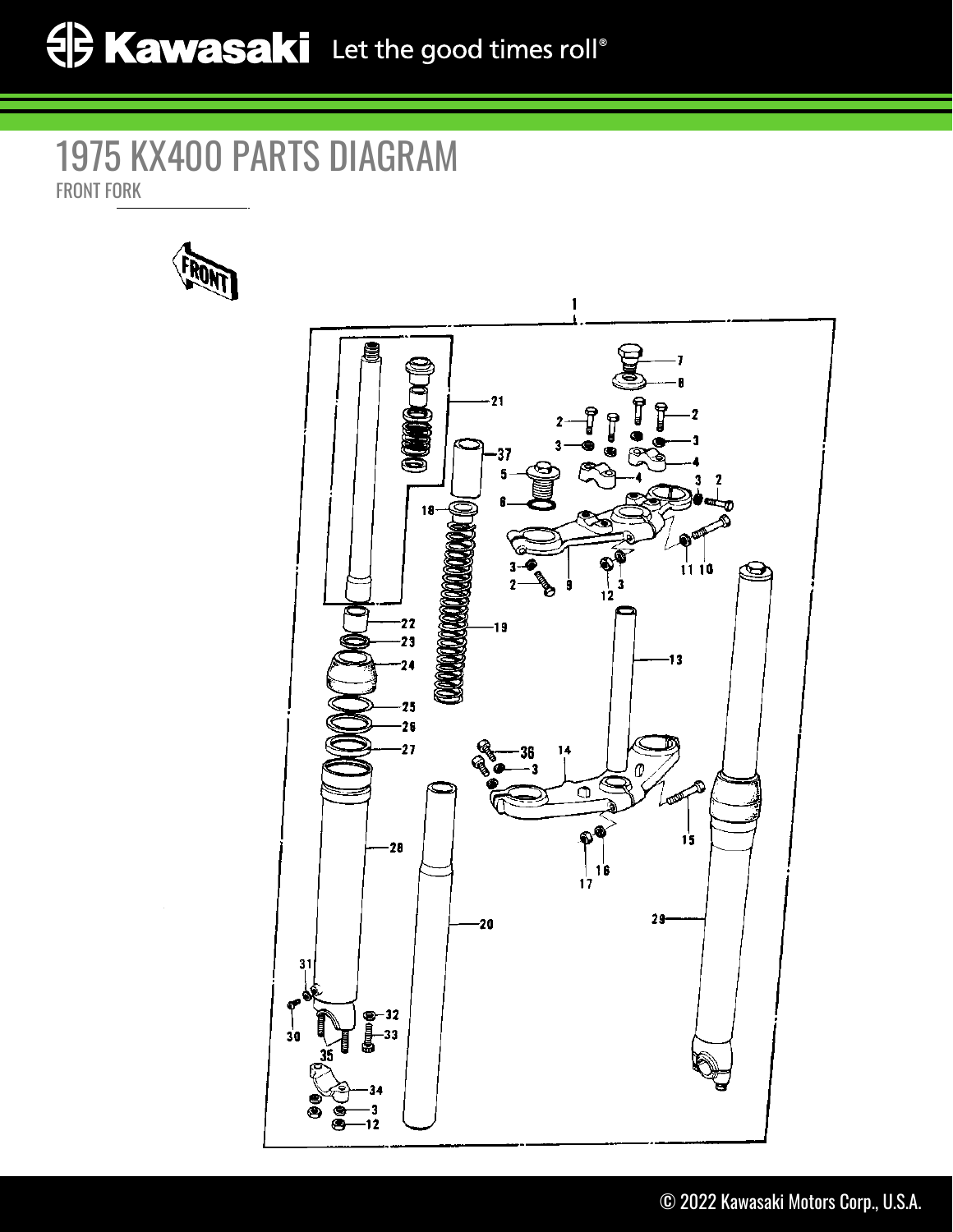## 1975 KX400 PARTS LIST

FRONT FORK

| <b>ITEM NAME</b>                 | <b>PART NUMBER</b> | <b>QUANTITY</b> |
|----------------------------------|--------------------|-----------------|
| FORK-FRONT (Ref #1)              | 44001-169          | 1               |
| FORK-FRONT (Ref #1)              | 44001-182          | 1               |
| BOLT-STEERING STEM HD (Ref # 2)  | 44041-044          | 6               |
| WASHER SPRING 8MM (Ref #3)       | 461F0800           | 15              |
| HOLDER (Ref #4)                  | 46012-011          | $\overline{2}$  |
| BOLT-FORK FITTING (Ref # 5)      | 44041-037          | $\overline{2}$  |
| "O" RING, FORK TOP (Ref # 6)     | 92055-1012         | $\overline{2}$  |
| BOLT, FORK TOP (Ref #7)          | 44041-065          | 1               |
| WASHER, FORK TOP BOLT (Ref # 8)  | 44043-055          | 1               |
| HEAD, STEERING STEM (Ref # 9)    | 44039-062          | 1               |
| BOLT-STEERING STEM HD (Ref # 10) | 44041-042          | 1               |
| WASHER PLAIN 8MM (Ref # 11)      | 411B0800           | 1               |
| NUT,8MM (Ref # 12)               | 311B0800           | 5               |
| SHAFT, STEERING STEM (Ref #13)   | 44052-008          | 1               |
| STEM, STEERING (Ref # 14)        | 44038-008          | 1               |
| BOLT, HEX HEAD (Ref # 15)        | 44041-066          | 1               |
| WASHER SPRING 10MM (Ref # 16)    | 461F1000           | 1               |
| NUT (10MM) (Ref # 17)            | 311B1000           | 1               |
| GUIDE, FORK SPRING (Ref #18)     | 44028-033          | $\overline{2}$  |
| SPRING, FORK INNER (Ref # 19)    | 44026-066          | $\overline{2}$  |
| SPRING, FORK INNER (Ref # 19)    | 44026-068          | $\overline{2}$  |
| TUBE, FORK INNER (Ref # 20)      | 44013-052          | $\overline{2}$  |
| CYLINDER-FORK (Ref # 21)         | 44022-030          | $\overline{2}$  |
| PISTON, FORK (Ref #22)           | 44018-008          | $\overline{2}$  |
| CIRCLIP, FORK (Ref # 23)         | 44044-018          | $\overline{2}$  |
| CIRCLIP, FORK (Ref #23)          | 44044-021          | $\overline{2}$  |
| DUST SHEILD, FORK (Ref # 24)     | 44010-032          | $\overline{2}$  |
| CIRCLIP-OIL SEAL FIT (Ref # 25)  | 44044-012          | $\overline{2}$  |
| WASHER-OIL SEAL FIT (Ref # 26)   | 44043-044          | $\overline{2}$  |